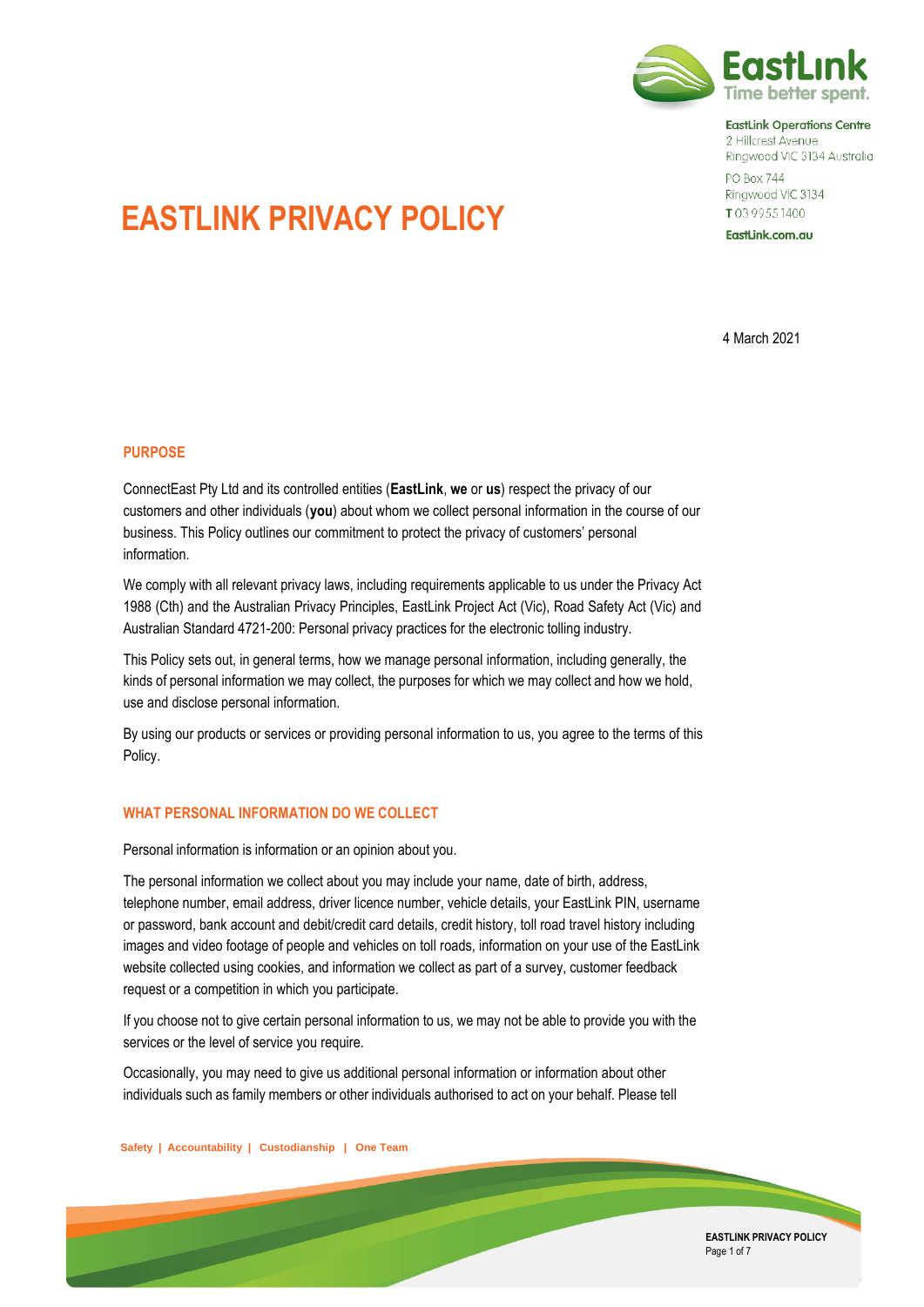

those individuals that you are giving us their personal information and direct them to a copy of this Policy.

Subject to this Policy, we do not collect sensitive personal information (such as information about anyone's health, racial or ethnic origin, political opinions, religious beliefs or affiliations or trade union membership) except with the person's consent.

If you are being considered for a job with us, we may collect information about your working history, qualifications, skills, character and relevant records and screening checks (e.g. background, competency, financial probity, identity, psychometric assessments, eligibility to work, vocational suitability and criminal record checks). As necessary and where appropriate, we may require prospective staff to undergo certain medical checks.

In addition, we may collect information about staff members' training, terms and conditions, staff benefits, emergency contact details, performance, conduct, use of our IT and communications resources, payroll matters, leave and tax/financial affairs. We collect this information to train and manage our workforce and meet our legal obligations. Some of the personal information we collect is considered 'sensitive information' under certain privacy laws. For example, sensitive information we collect may include:

- > health information (e.g. in connection with road incidents, impact of construction work, sick leave or medical checks on job applicants and staff); and
- > criminal record (e.g. police checks on job applicants and staff).

Subject to privacy laws, we may sometimes collect sensitive information about you from a third party who holds sensitive information about you. If you think we have received your sensitive information in error, please contact the privacy officer using the details below.

## **HOW WE COLLECT YOUR PERSONAL INFORMATION**

We collect most personal information directly from you - for example, when you provide information to us by phone, email, in an application for one of our products or through our websites or when you use EastLink.

We may also collect personal information about you from third parties. For example, we may collect personal information from:

- > public sources, such as telephone directories, the electoral roll or other websites;
- > credit reporting agencies, if we request a report about your credit history;
- > other Australian toll road operators, who provide us with information about travel on their toll road by our accountholders;
- > government vehicle registration authorities, who provide us with personal information about motorists who travel on EastLink without a tolling product;
- > recruitment consultants, your previous employers and others including educational institutions, professional and trade associations, referees and publicly available sources, that may be able to provide information to us, to assist us in our decision on whether or not to make you an offer of employment or engage you under a contract;

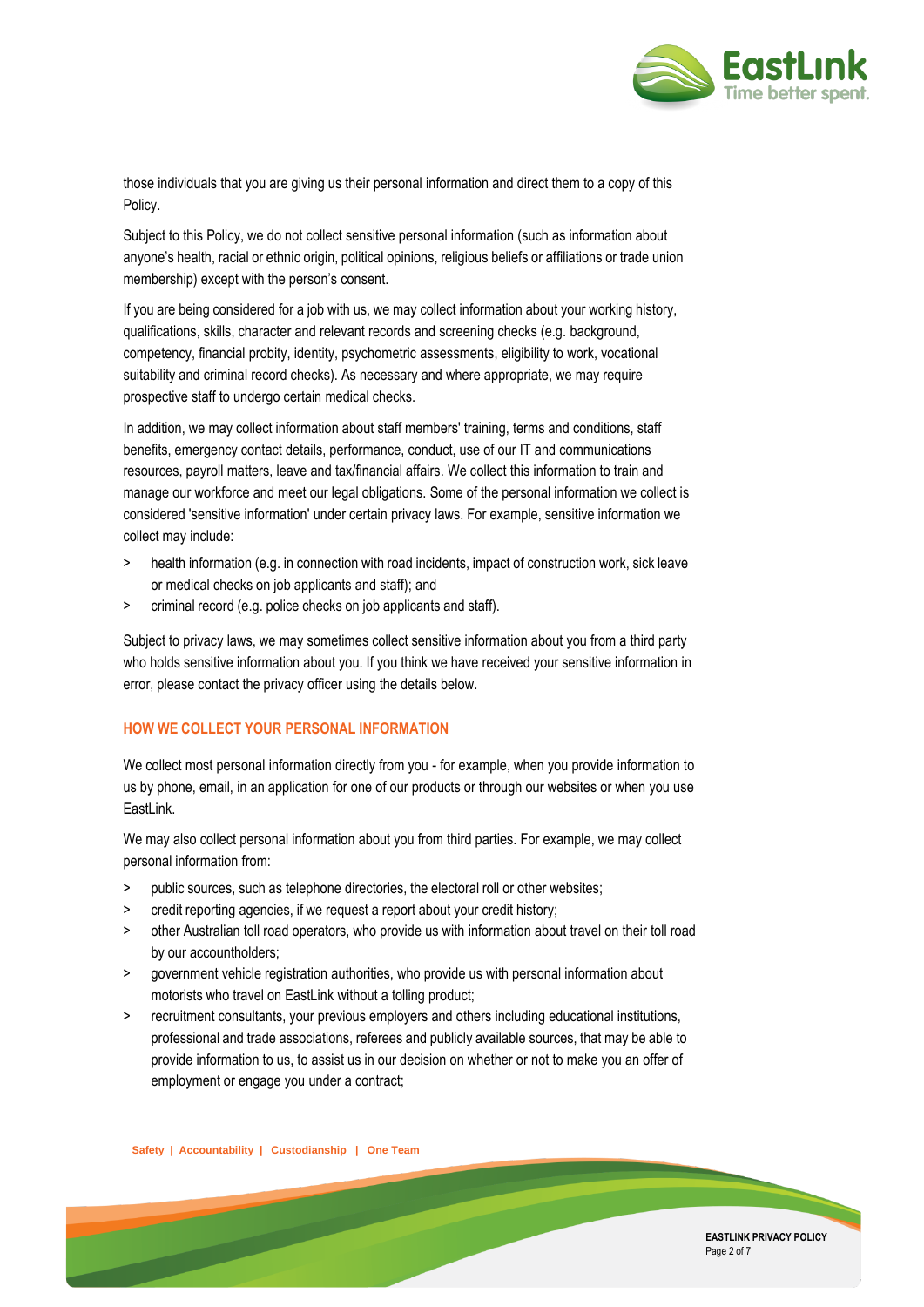

- > marketing companies, if we acquire contact information to tell you about EastLink and our products that may interest you;
- > our agents and payment channels, who may sell our products to you or collect payments from you; and
- > your authorised representatives.

We may also collect information when you use EastLink through safety and traffic management cameras, dashboard cameras, body worn cameras, incident detection systems, vehicle registration detection systems, electronic toll collection systems and the tag attached to your vehicle.

#### **Our websites**

Our websites may use "cookies" to track your website usage, to remember your preferences and for other site administration purposes. You may be able to disable cookies through your internet browser. However, if you do so, you may not be able to access certain areas of our websites or enjoy the improved website experience that cookies offer.

Our websites may also detect and use your internet protocol (IP) address or domain name for site administration purposes. No personal information is collected. Rather, the tracking of usage patterns of visitors to our websites helps us to monitor and improve the content and performance of our websites.

Our websites may contain links to other websites managed by other organisations. We are not responsible for the content or privacy practices of other websites, nor liable for the use of other websites. You should read any privacy policy and terms of use of any other website before using it.

#### **Our telephone systems**

We may record and monitor telephone calls between you and us for training, service quality control and compliance processes.

## **HOW WE USE YOUR PERSONAL INFORMATION**

We collect your personal information to allow us to perform our business functions and activities. These may include:

- > for the purposes for which it was collected;
- > administering and managing our products and services provided to you, including calculating and collecting tolls, fees and charges prescribed by law or otherwise payable for our products and services;
- > administering and managing products and services provided to you by other toll road operators, if you choose to use an EastLink product to pay for those products or services (for example, using a tag provided by us for travel on another operator's toll road or vice versa – using another toll road operator's tag or other customer arrangement for travel on EastLink);
- > verifying your identity;
- > conducting relevant and appropriate checks for creditworthiness and fraud;
- undertaking traffic planning and vehicle management services;

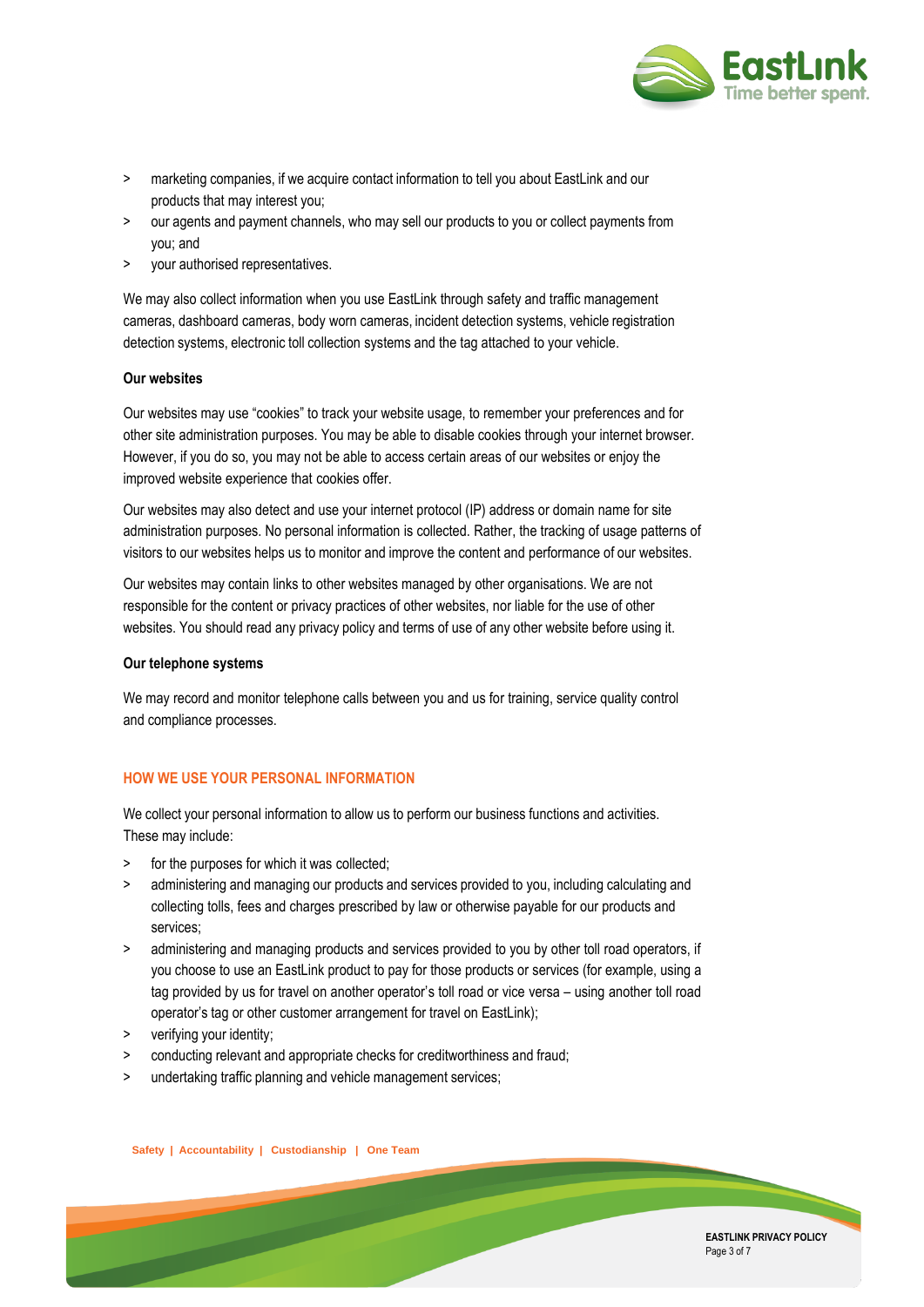

- > conducting market research and research regarding traffic conditions;
- > meeting our obligations and performing our functions under applicable laws and agreements;
- > preventing or investigating any fraud or crime (or suspected fraud or crime);
- > investigating or pursuing any legal claim that we may have against you;
- > responding to your queries;
- > notifying you of changes to our tolls, fees, charges, agreements, products or services;
- > maintaining, developing and testing our business systems;
- > for road safety purposes; and
- > as otherwise required or authorised by law.

We also use personal information to provide you with information relating to EastLink, our products and services and related special offers from our business partners. We provide you with an option to unsubscribe from this service. You can opt-out of receiving this information by "unsubscribing" in our marketing communications, on an application form or by contacting us using the details set out in this Policy.

Where appropriate, we may handle personal information relying on exemptions that are available under applicable privacy laws, including, for example, the employee records exemption in the Privacy Act and provisions in the Privacy Act concerning the sharing of personal information among related bodies corporate.

#### **Providing your personal information to others**

For the purposes described in this Policy, we may disclose personal information:

- > subject to any restrictions imposed by any relevant legislation, among ConnectEast's related entities;
- > under information sharing arrangements with the operators of other Australian toll roads;
- > to our consultants, contractors, suppliers, service providers, professional advisers and agents, including:
	- > mailhouse and email distribution organisations
	- > contractors that provide payment channel services for our products, accounts and invoices
	- > towing, roadside support and maintenance and logistics contractors
	- debt collection and credit reporting companies
	- > legal and accounting service providers
	- > call centre operators
	- > recruitment, payroll, superannuation, staff benefits, surveillance and training providers
	- > information technology suppliers that provide support, maintenance and upgrade services for our systems;
- > to direct marketing contractors;
- > to government agencies and any entity responsible for the collection of tolls or the taking of enforcement action concerning use of EastLink;
- > to anyone to whom any part of our assets or business is transferred;
- > where an individual to whom the personal information relates has otherwise consented; and

**EASTLINK PRIVACY POLICY** Page 4 of 7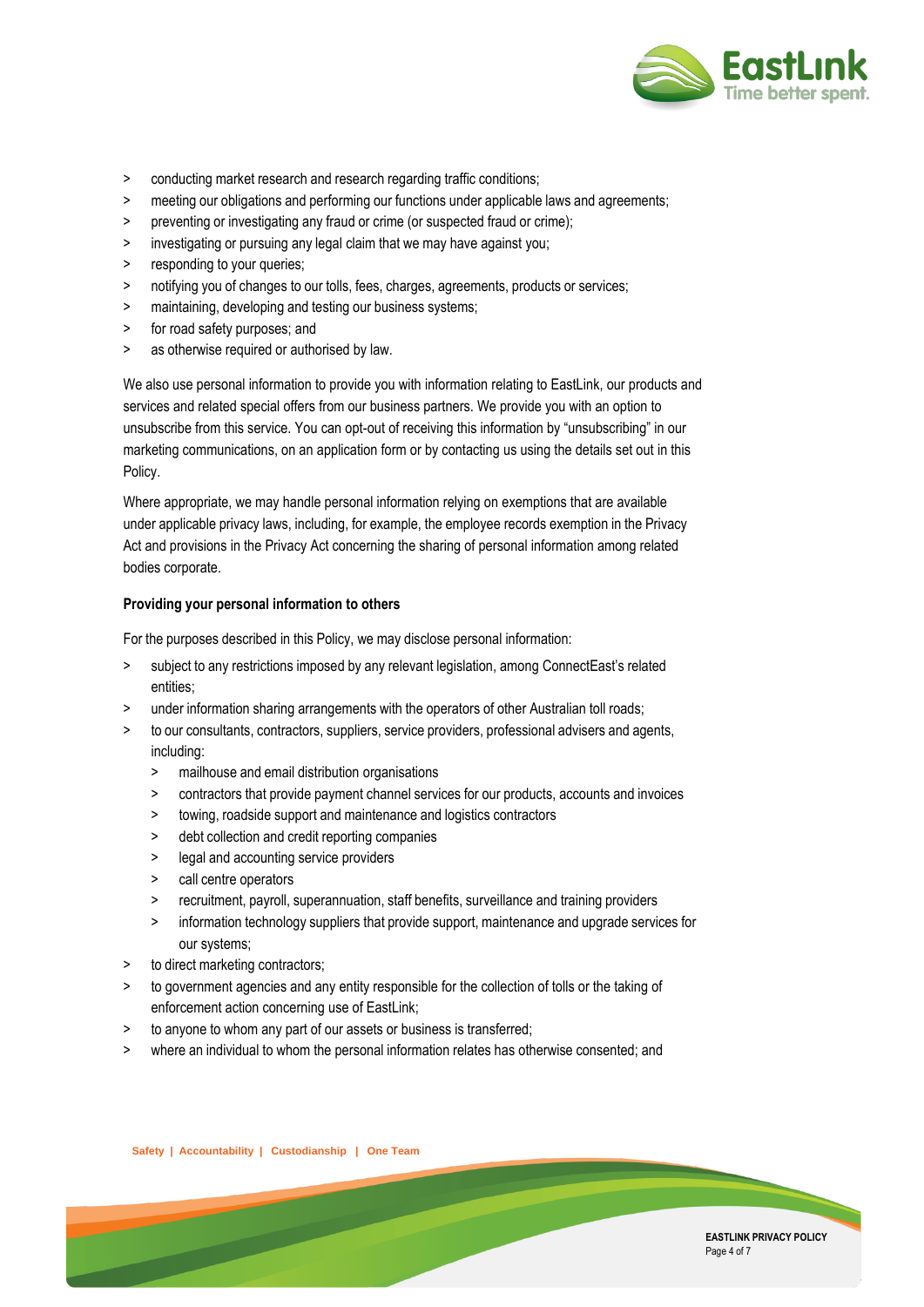

> as required by relevant laws and regulations (such as in response to a subpoena, warrant or request from a government law enforcement agency or under laws and regulations relating to the operation of EastLink).

We may disclose information to research institutions and traffic management authorities (among others) for statistical or research purposes, but will only do so once the information has been deidentified and de-linked from any personal information.

In order to protect your debit/credit card information we implement tokenisation. This involves disclosing your debit/credit card data to a bank or other financial institution, who will securely store that information on our behalf, and assist with processing any authorised transactions.

If a vehicle registered in your name is linked to an EastLink account, we may disclose information about trips your vehicle makes across our roads to the account holder.

If your vehicle is involved in or in the vicinity of a road incident, we may disclose your personal information to emergency services, insurance providers and towing, roadside support and maintenance and logistics contractors. This information may include images and video footage of the incident and the vehicles involved, as well as the details of any vehicles and occupants. A "road incident" also includes property and road damage caused by your vehicle. Examples of where we may disclose your personal information in a road incident include:

- > where you are involved in a vehicle collision;
- > where your vehicle is within the vicinity of a collision, and may be captured in video footage or images;
- > where your vehicle causes property or road damage; or
- > where you are in a vehicle that causes property or road damage.

#### **Information disclosed to overseas organisations**

We may need to disclose your personal information to organisations located overseas. These organisations are service providers that may perform a range of technology, operational and customer service functions for us. They may be located in South-East Asia, the USA and Europe.

When we disclose information overseas, we take commercially reasonable steps to ensure your information is treated in accordance with the standards that apply in Australia.

Other than those third parties referred to above, we will not disclose your personal information to any other third party unless it has reasonable grounds to believe:

- > you have authorised us to do so;
- > your safety, or the safety of others in the community, is at risk; or
- > we are required or permitted by law to do so.

We use reasonably appropriate safeguards and security measures to ensure personal information we hold about you is protected from risks such as misuse, interference, unauthorised access, modification or disclosure. Personal information is only retained for as long as is necessary for the identified purposes or as required by law. We will comply with the notifiable data breach requirements, as applicable.

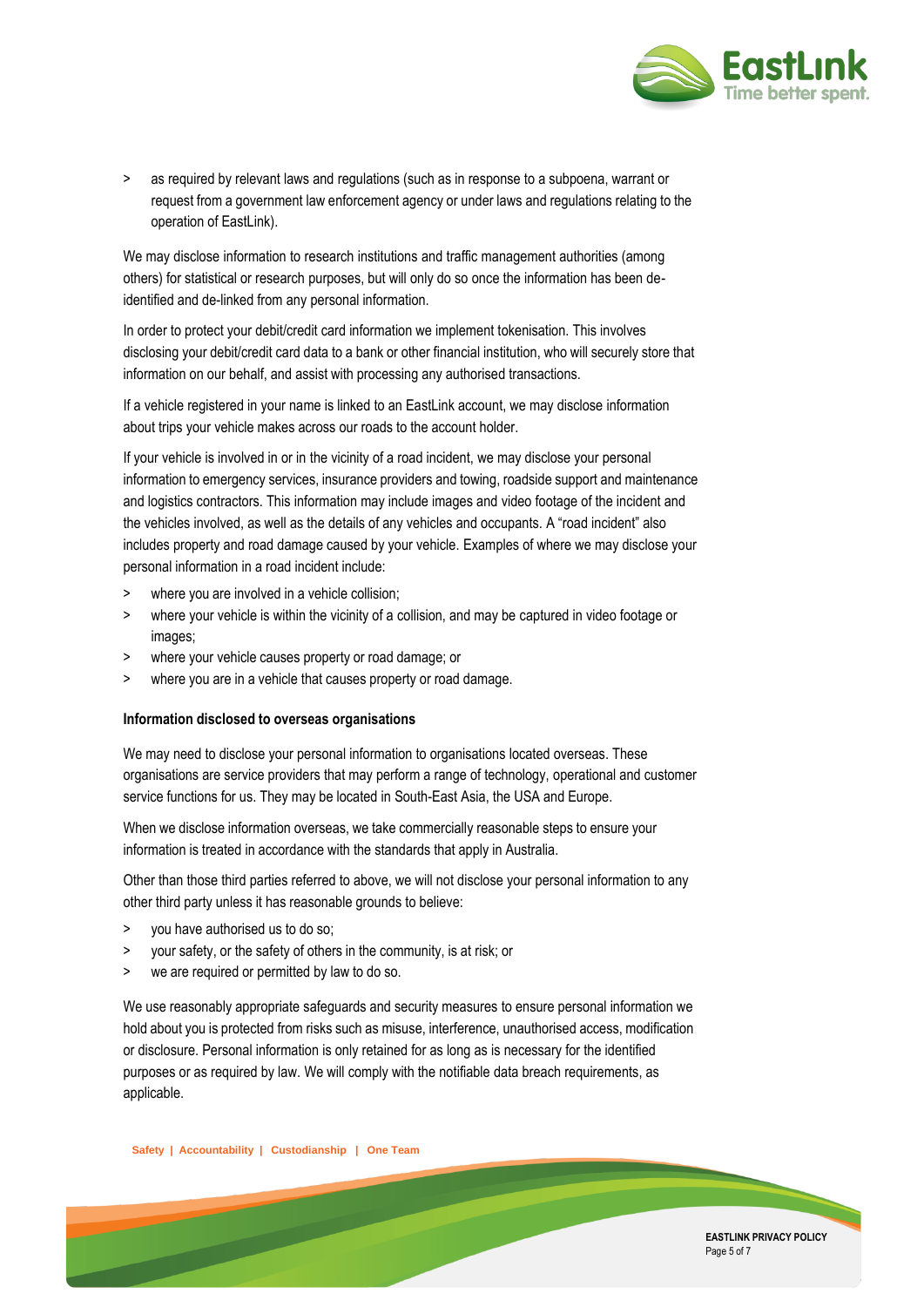

### **MANAGING YOUR PERSONAL INFORMATION**

#### **Keeping information accurate and up to date**

We take all reasonable steps to ensure that the personal information we hold is accurate, complete, up-to-date, relevant and not misleading. However, the accuracy of the information we hold depends on the accuracy of the information provided to us by you and others. Please help us to keep our records up to date by informing us of changes to your name, contact details or other personal information.

#### **Protecting your information**

We protect your personal information from misuse, unauthorised access or disclosure and loss.

We maintain a number of physical and electronic measures to protect personal information. We restrict access to our electronic databases, maintain firewalls and encrypt certain data where practicable to do so. However, we cannot guarantee the security of information provided via electronic means.

You can help us protect your privacy by observing our security requirements and contacting us if your personal information changes. You should keep your EastLink PIN and passwords confidential and secure from disclosure to other people.

#### **Dealing with us anonymously**

You can deal with us anonymously where it is lawful and practicable to do so. For example, if you inquire about our products and services you do not need to provide your personal details.

## **ACCESSING AND CORRECTING YOUR INFORMATION**

We will give you full access to the personal information we hold about you unless there is a legal or administrative reason why this is not possible. For example, we may not give you access if doing so would affect the privacy of another person. If we do not give you access to any part of the personal information we hold about you, we will tell you why.

If you believe any personal information we hold about you is incorrect, you may ask us to correct such information. We will take reasonable steps to ensure the information is corrected. If we refuse to change your personal information we will tell you why.

We will need to take reasonable steps to verify your identity before providing you with access to personal information or responding to a request to correct information. We can provide access to or correct most personal information over the telephone, but we may require you to make your access or correction request in writing in some cases.